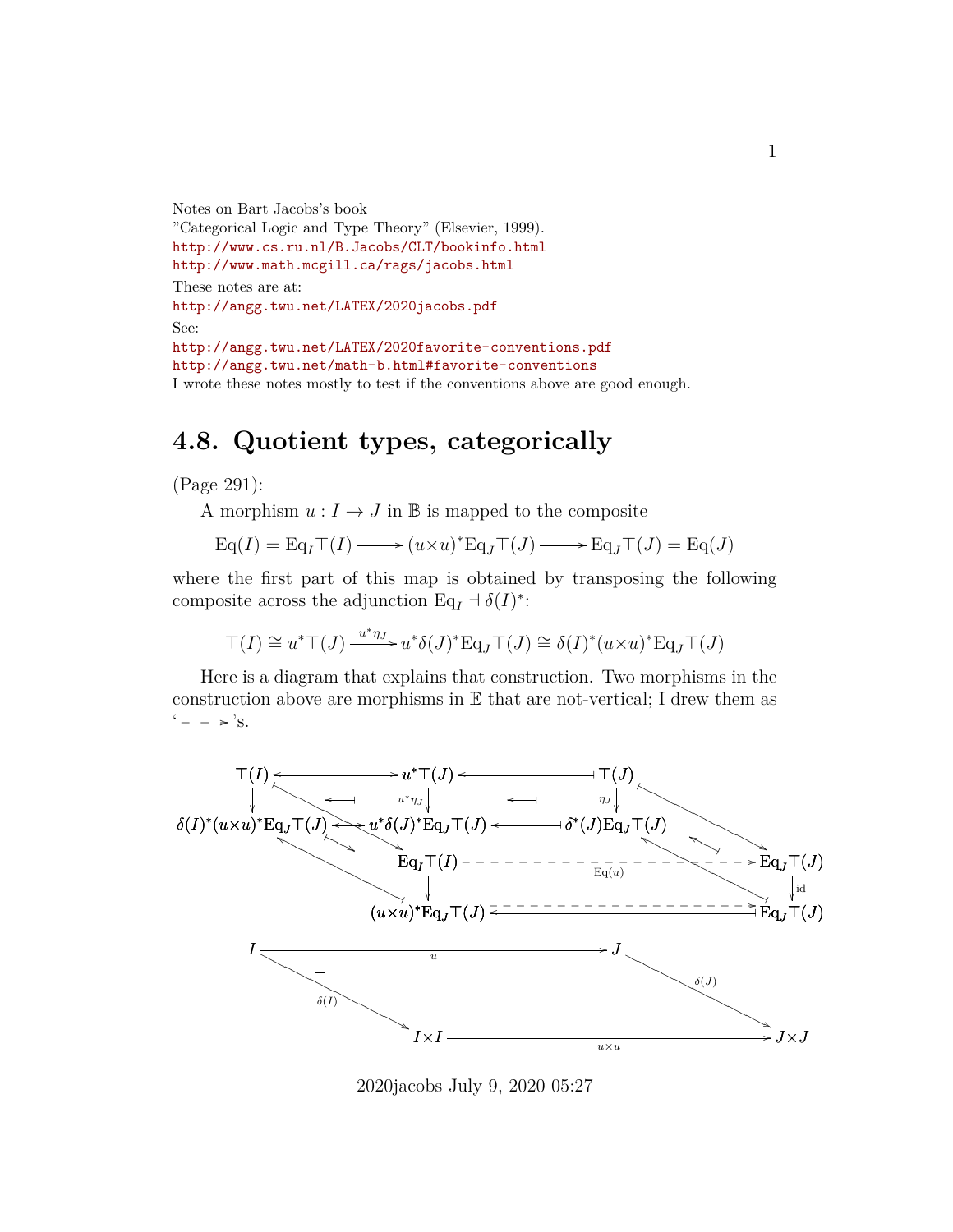From this point on all the diagrams are from notes that I wrote in 2008, using almost only the "downcased notation" from [\[IDARCT,](#page-11-0) sec.3]... TODO: create diagrams similar to these using the notation from Jacobs! See [\[FavC\]](#page-10-0), section 2, conventions (COT) and (CNSh).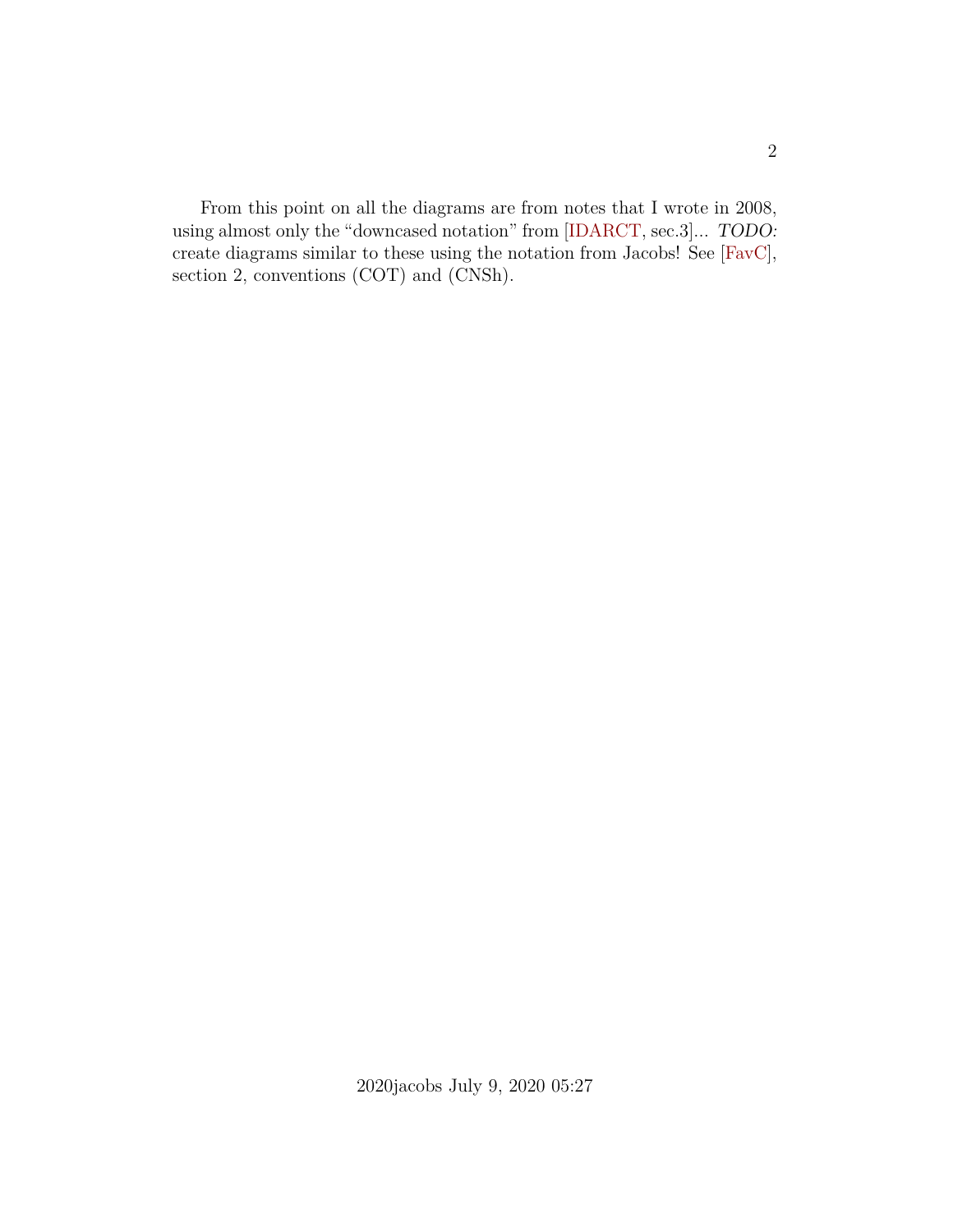#### **Comprehension categories with unit**

Jacobs, 10.4.7 (p.616):

A fibration  $p : \mathbb{E} \to \mathbb{B}$  with a terminal object functor  $1 : \mathbb{B} \to \mathbb{E}$ (where we know by lemma 1.8.8 that  $p \dashv 1$  and that  $\eta_I = id$ ) is comprehension category with unit if 1 has a right adjoint. We call this right adjoint  $\{-\}.$ 



Jacobs, 10.4.7 (p.616): Definition of the functor  $\mathbb{E} \to \mathbb{B}^{\to}$ : its action on objects is  $X \mapsto p\epsilon_X$ .



The functor  $\mathbb{E} \to \mathbb{B}^{\to}$  is a comprehension category, i.e., it takes cartesian morphisms to pullback squares. We want to check that the image of a cartesian morphism is a pullback. Given two maps  $i \mapsto a$  and  $i \mapsto c$ , d such that  $a \mapsto c$  is well-defined, we need to construct a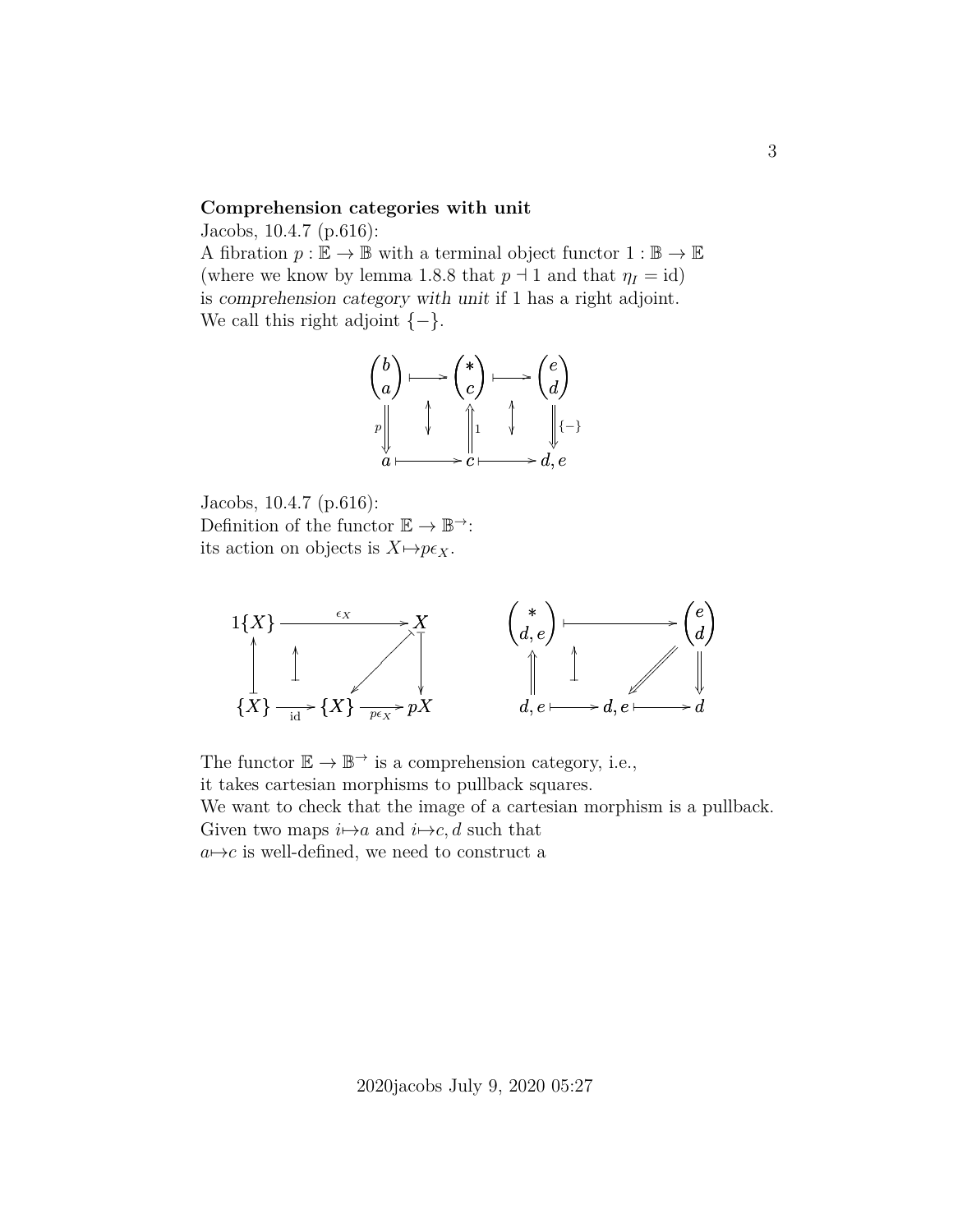

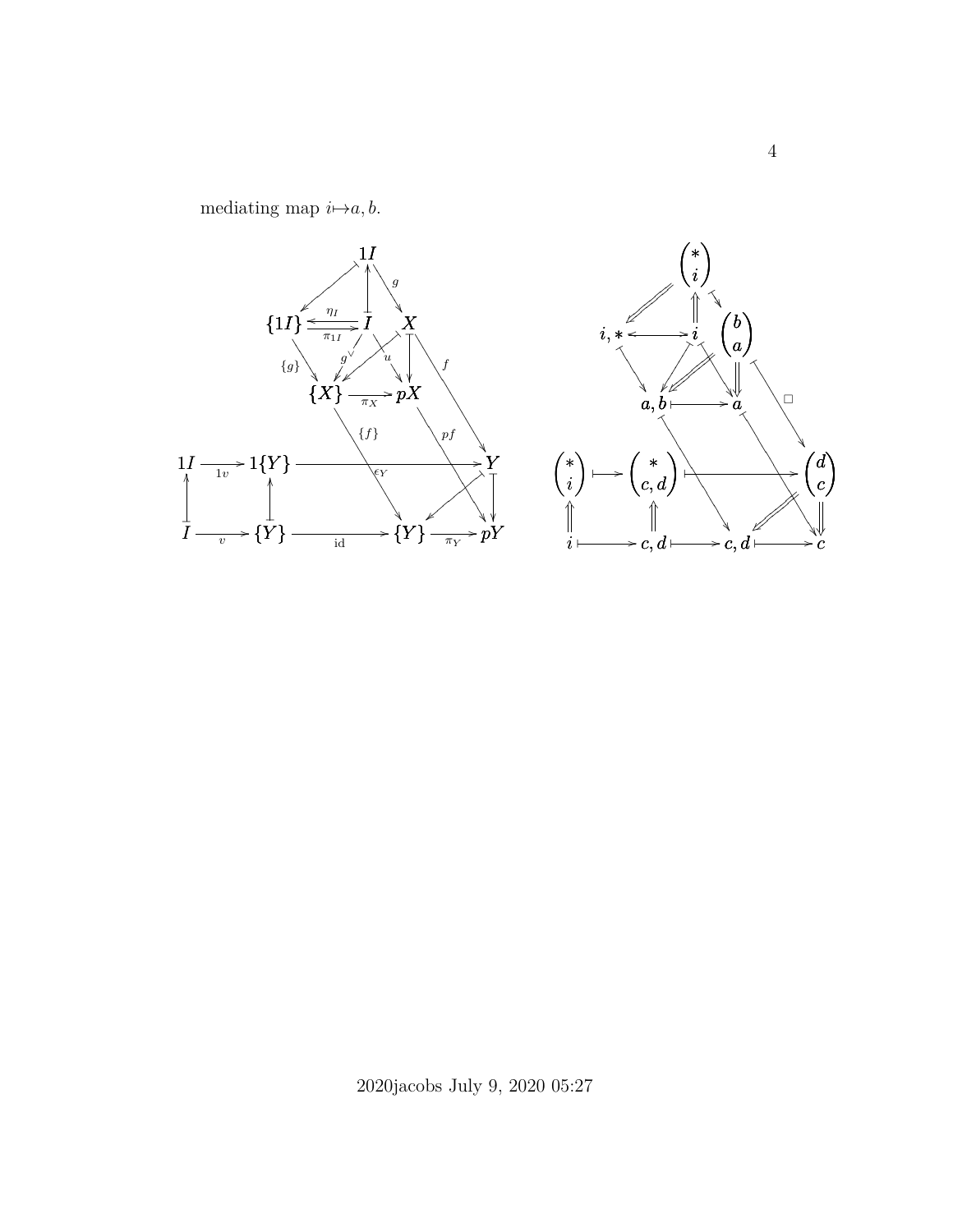## **Comprehension categories with unit: a bijection**

Jacobs, 10.4.9 (i):

In a CCw1, pack a morphism  $u : I \to J$  in the base category, and an object Y over J. Then the vertical morphisms  $1I \rightarrow u^*Y$ are in bijection with morphisms from u to  $\pi_Y$  in  $\mathbb{B}/J$ .

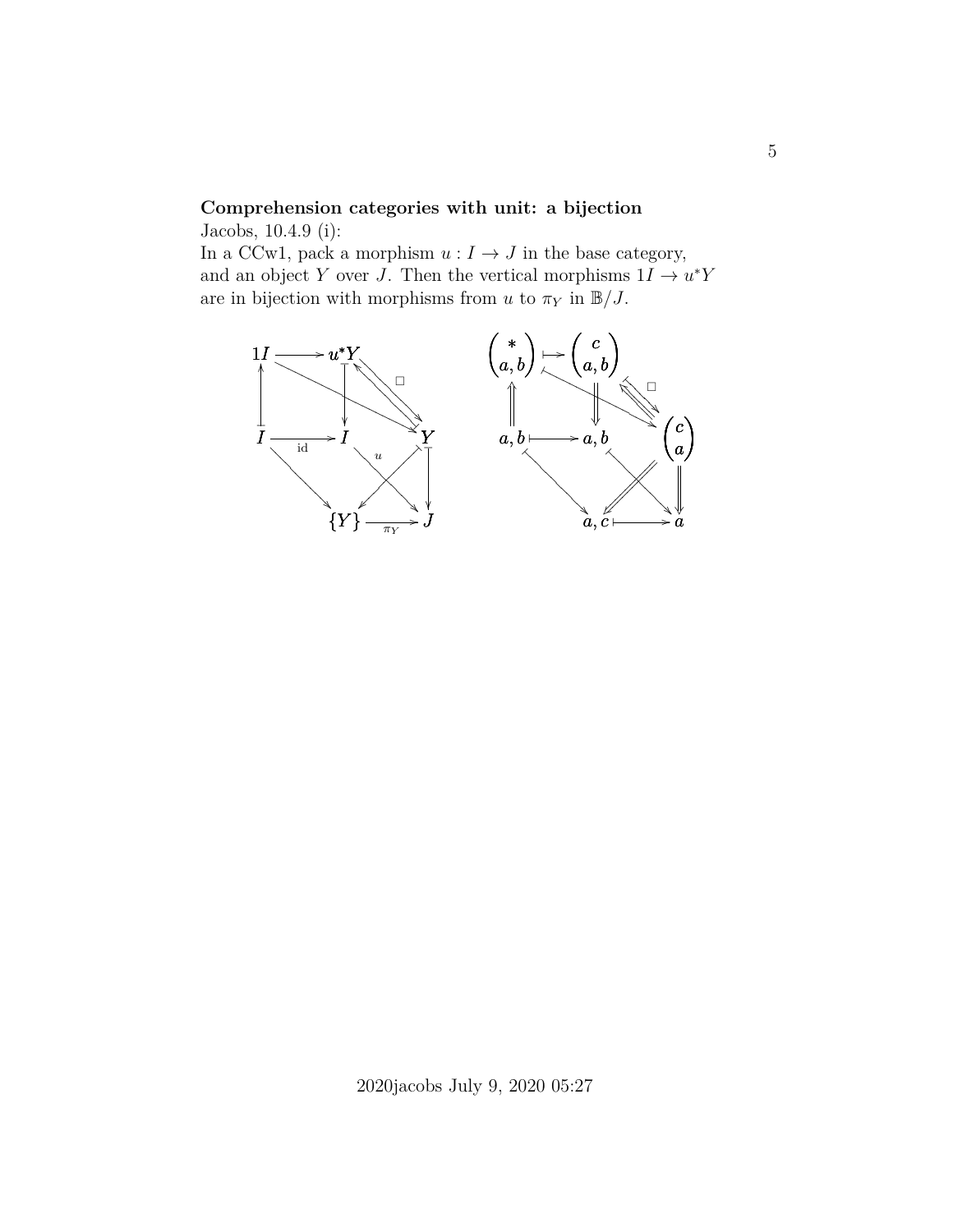



 $a, c; b \vdash d$  $a; b \vdash c \mapsto d$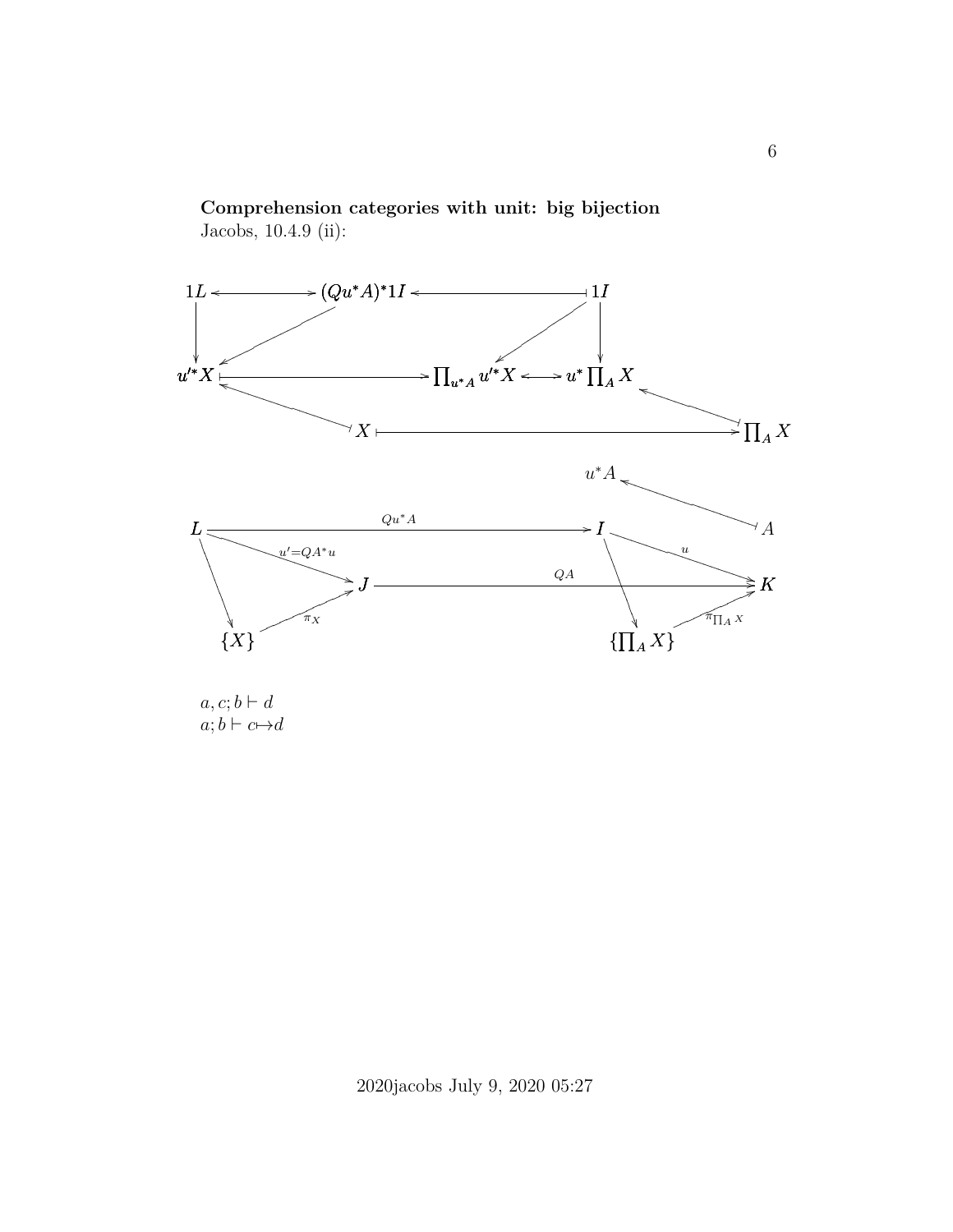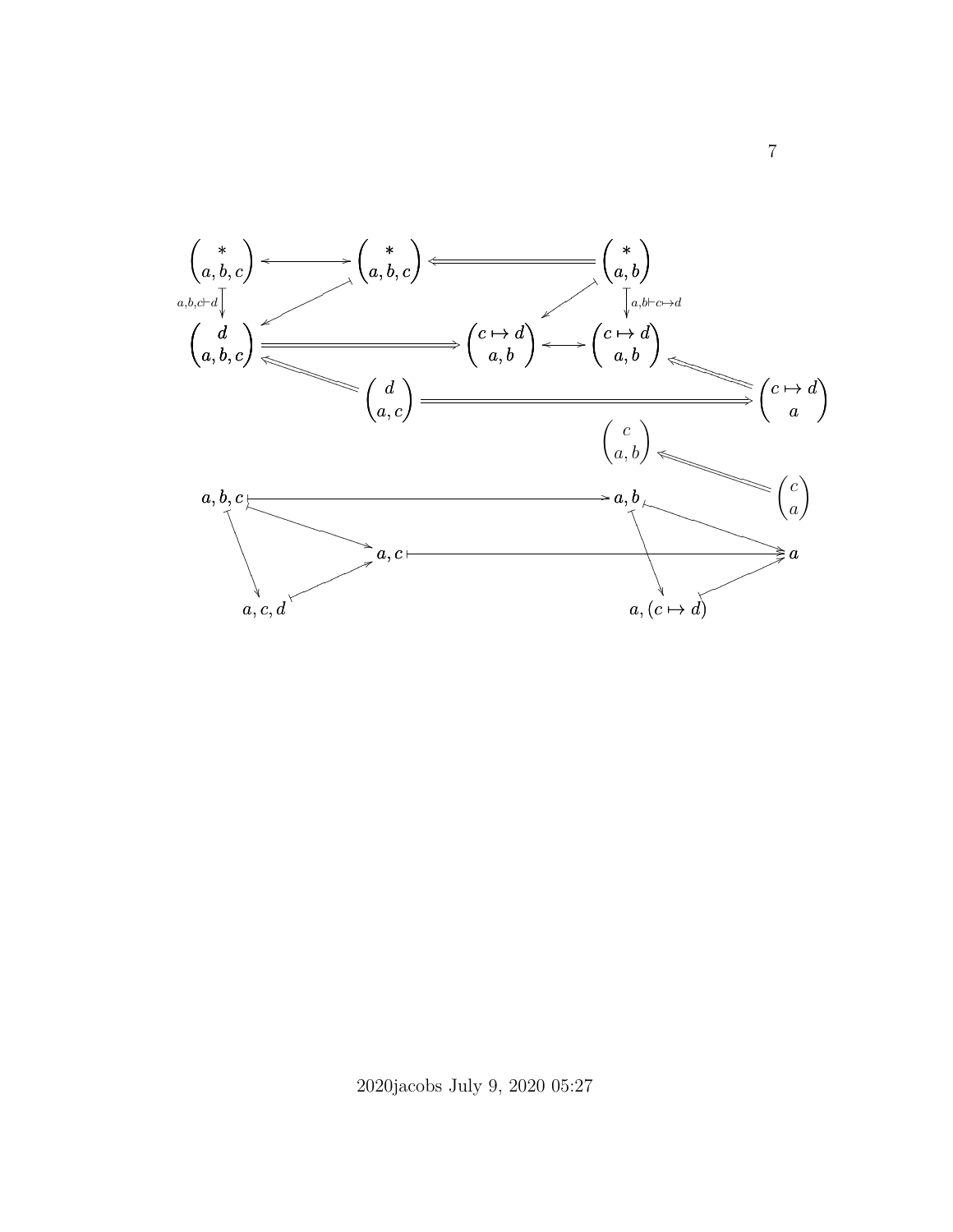### **Comprehension categories with unit: three rules**

Jacobs, 10.3.3: The categorical interpretation of the rules for dependent sums:



(Oops, the diagram for ΣE<sup>−</sup> is wrong)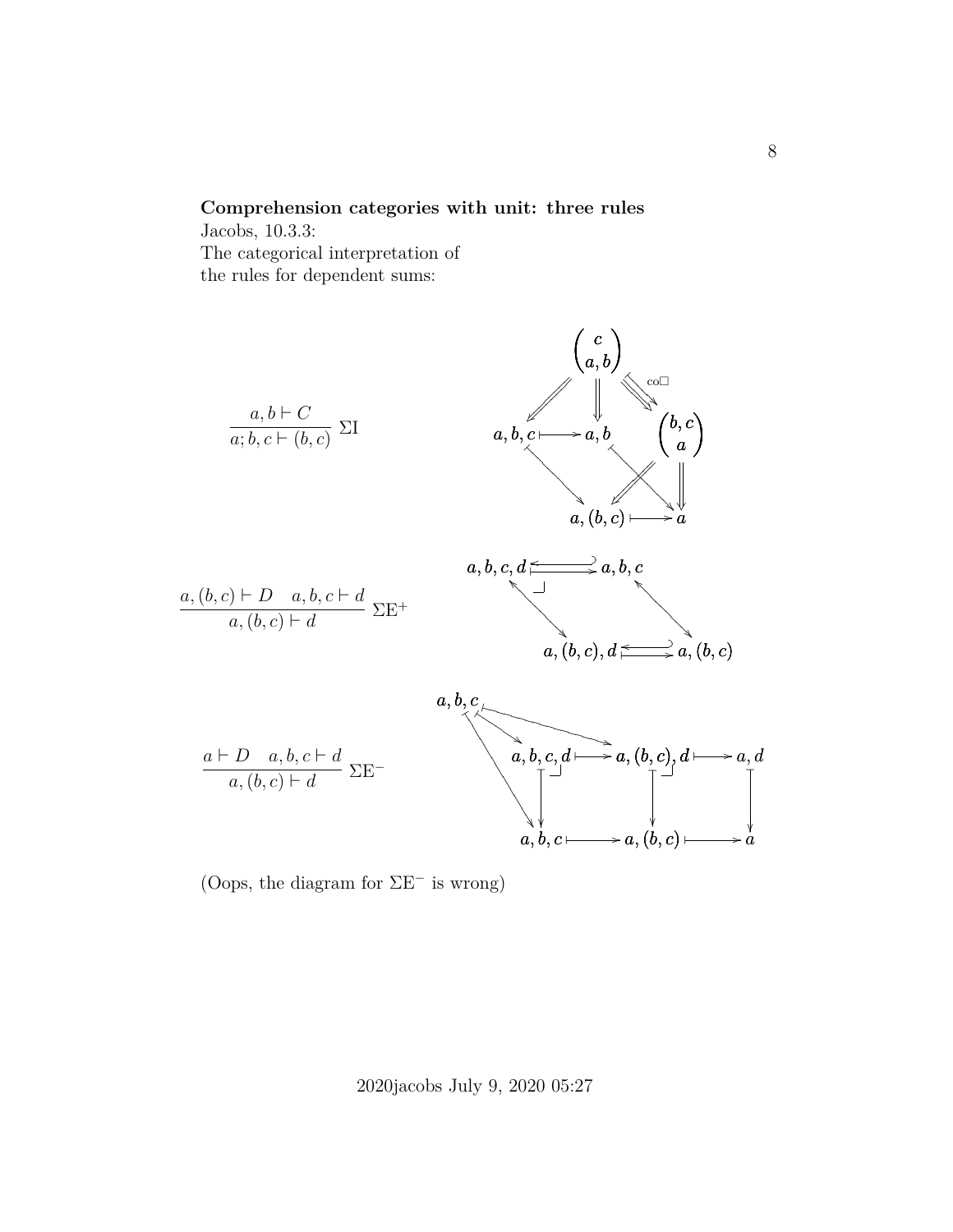#### **Interpreting** ΠI **and** ΠE **in a CCompC**

(Jacobs, 10.5.3)



In the top left vertex of the diagram for ΠE we have omitted an iso to keep the diagram shorter:  $1I \cong h^{\vee*}\pi_X^*1I$ .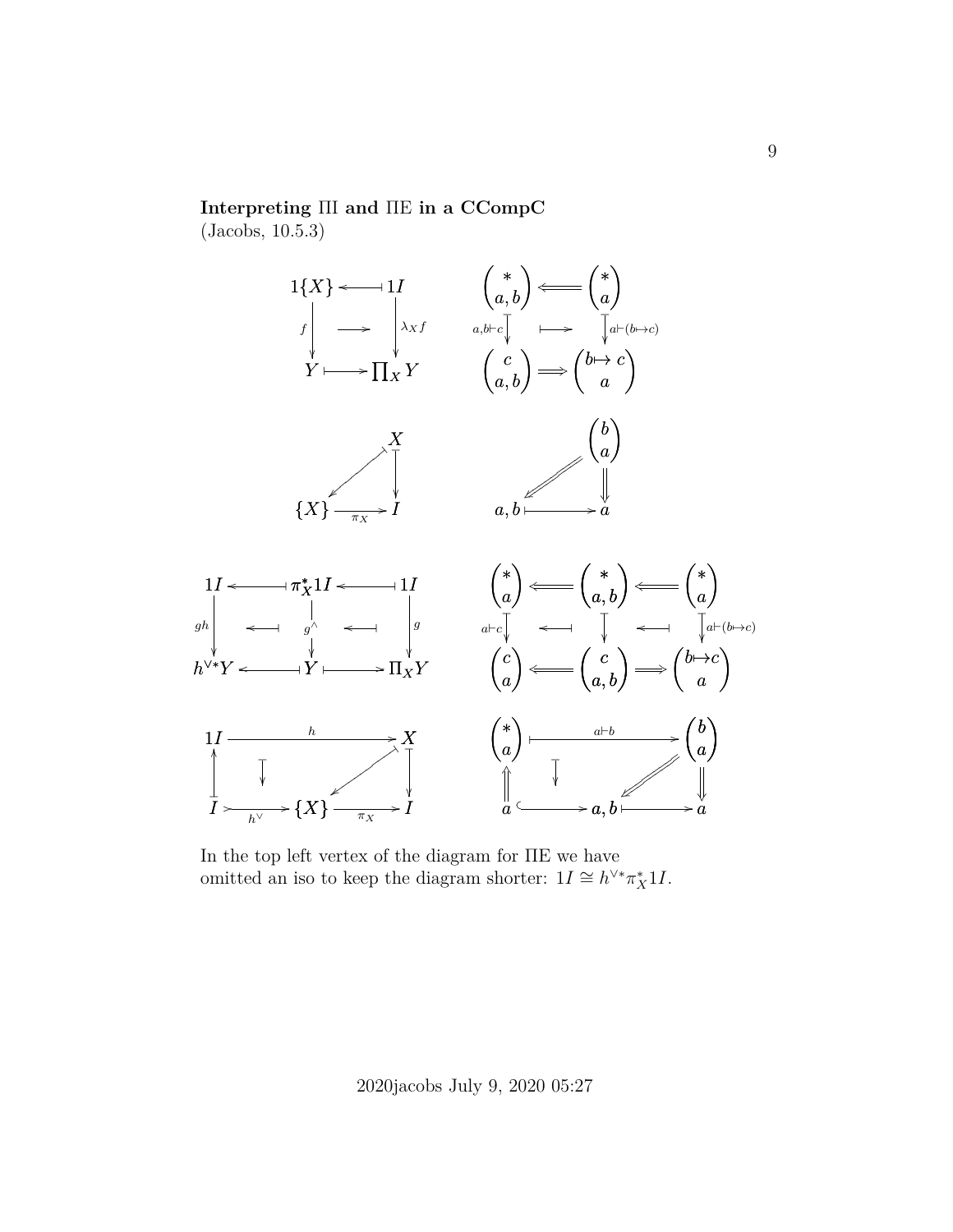## **Interpreting** ΣI **in a CCompC**

(Jacobs, 10.5.3)

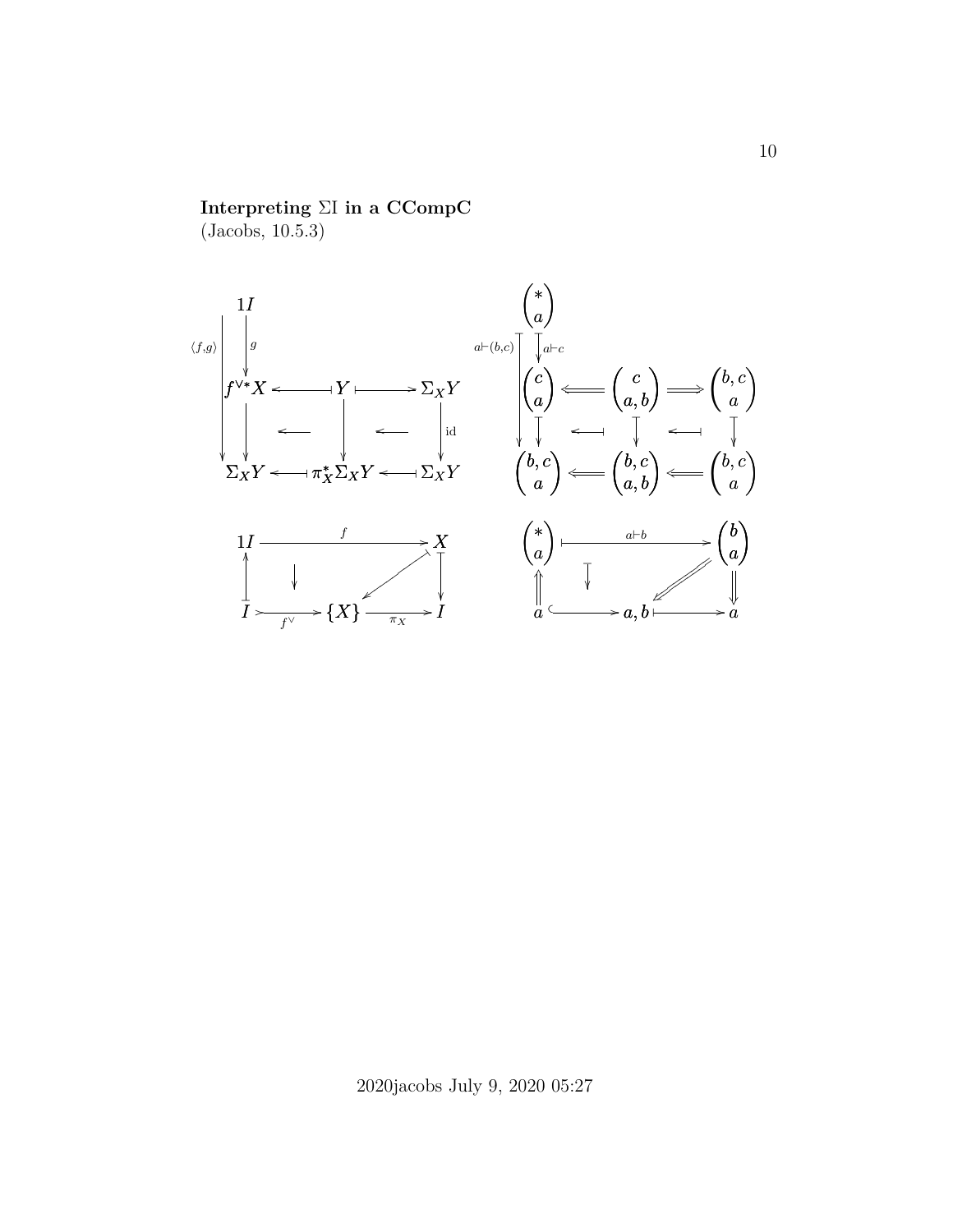Interpreting  $\Sigma E^+$  in a CCompC  $(Jacobs, 10.5.3)$ 



#### $\rightarrow \{\prod_{X}^{\prime\prime} Y\}$  $\{\prod_X^{\infty} Y\}$  - $\ast \{Z\}$  $\frac{\vec{k}^{-1} \cdot \vec{h}}{k}$  $\frac{1}{\pi Z}$  $\frac{\pi_{\left\{\prod_{X}Y\right\}}}{\pi_{\left\{\prod_{X}Y\right\}}}$

# References

<span id="page-10-0"></span> $[{\rm FavC}]$ E. Ochs. "On my favorite conventions for drawing the missing diagrams in Category Theory". http://angg.twu.net/mathb.html#favorite-conventions. 2020.